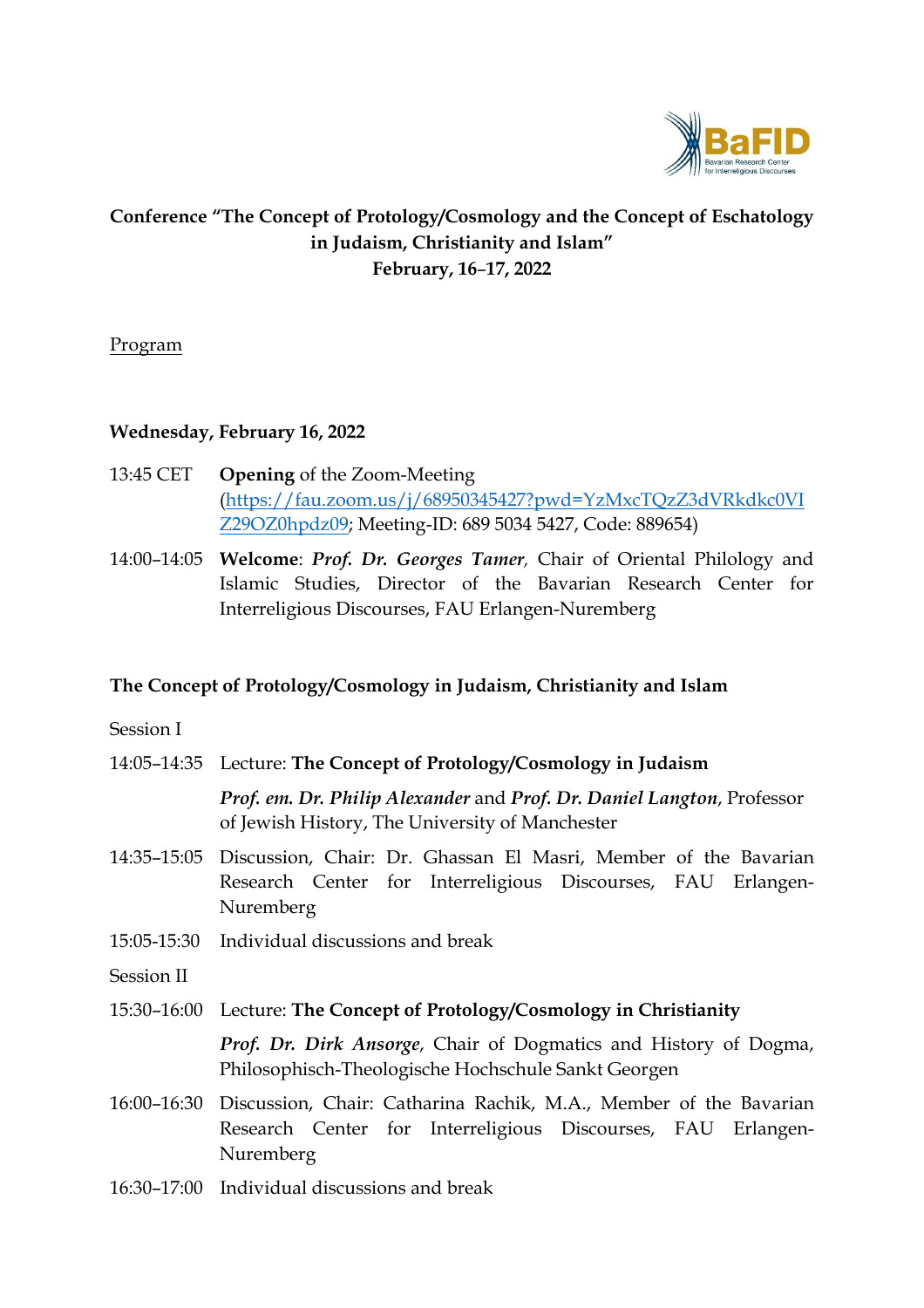#### Session III

#### 17:00– 17:30 Lecture: **The Concept of Protology/Cosmology in Islam**

*Prof. Dr. Mira Sievers*, Jun.-Professor of Islamic Beliefs, Philosophy and Ethics, Humboldt University of Berlin

- 17:30–18:00 Discussion, Chair: Jarmila Geisler, M.A., Member of the Chair of Oriental Philology and Islamic Studies, FAU Erlangen-Nuremberg
- 18:00-18:30 Individual discussions and break

18:30-19:30 **Concluding discussion of the preceding presentations; preparation of the volume**

Chair: Prof. Dr. Georges Tamer

### **Thursday, February 17, 2022**

13:45 CET **Opening** of the Zoom-Meeting [\(https://fau.zoom.us/j/68950345427?pwd=YzMxcTQzZ3dVRkdkc0VI](https://fau.zoom.us/j/68950345427?pwd=YzMxcTQzZ3dVRkdkc0VIZ29OZ0hpdz09) [Z29OZ0hpdz09;](https://fau.zoom.us/j/68950345427?pwd=YzMxcTQzZ3dVRkdkc0VIZ29OZ0hpdz09) Meeting-ID: 689 5034 5427, Code: 889654)

#### **The Concept of Eschatology in Judaism, Christianity and Islam**

Session I

|             | 14:00-14:30 Lecture: The Concept of Eschatology in Judaism                                                                                          |
|-------------|-----------------------------------------------------------------------------------------------------------------------------------------------------|
|             | Prof. Dr. Casey Elledge, Professor in Religion, Gustavus Adolphus<br>College, St. Peter (Minnesota)                                                 |
|             | 14:30–15:00 Discussion, Chair: Dr. Niels P. Eggerz, Member of the Bavarian Research<br>Center for Interreligious Discourses, FAU Erlangen-Nuremberg |
|             | 15:00–15:30 Individual discussions and break                                                                                                        |
| Session II  |                                                                                                                                                     |
|             | 15:30-16:00 Lecture: The Concept of Eschatology in Christianity                                                                                     |
|             | <b>Prof. Dr. Judith Wolfe, Professor of Philosophical Theology, University</b><br>of St. Andrews                                                    |
| 16:00-16:30 | Discussion, Chair: Dr. Pascal Held, Member of the Chair of Oriental<br>Philology and Islamic Studies, FAU Erlangen-Nuremberg                        |
| 16:30-17:00 | Individual discussions and break                                                                                                                    |